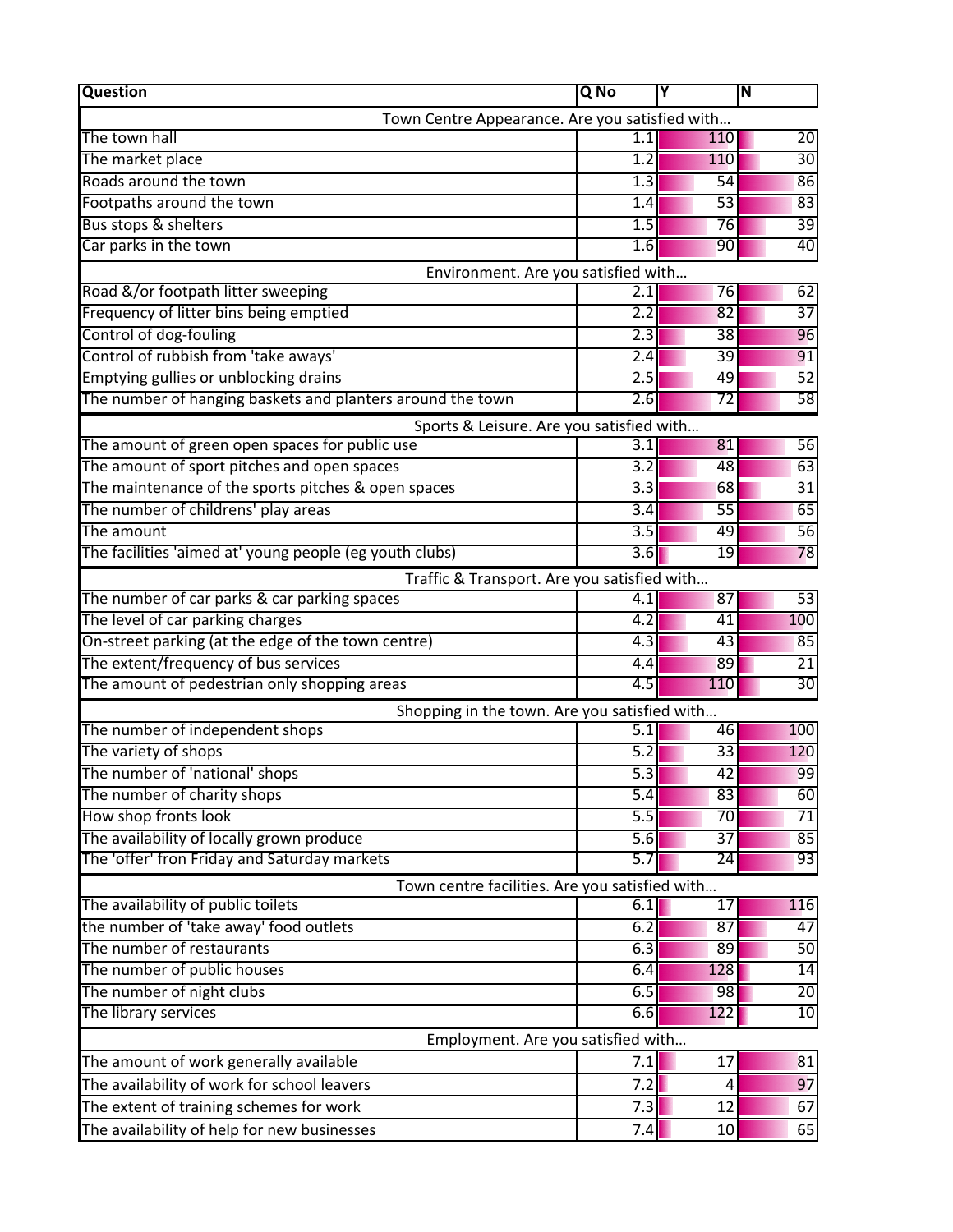|                                                   |     | 261        |    |  |
|---------------------------------------------------|-----|------------|----|--|
| Tourism & Culture. Do you think Ripley should     |     |            |    |  |
| Have a Tourist Information Office                 | 8.: | <b>120</b> | 15 |  |
| Protect & preserve historical buildings and sites | 8.  | 143        |    |  |
| Be promoted as a tourism centre                   | 8.3 | 107        | 24 |  |
| Have more tourist accomodation                    | 8.4 | 98         | 26 |  |
| Provide more events and festivals                 | 8.5 | 138        | 61 |  |
| Develop a 'Heritage Trail'                        | 8.6 | 134        |    |  |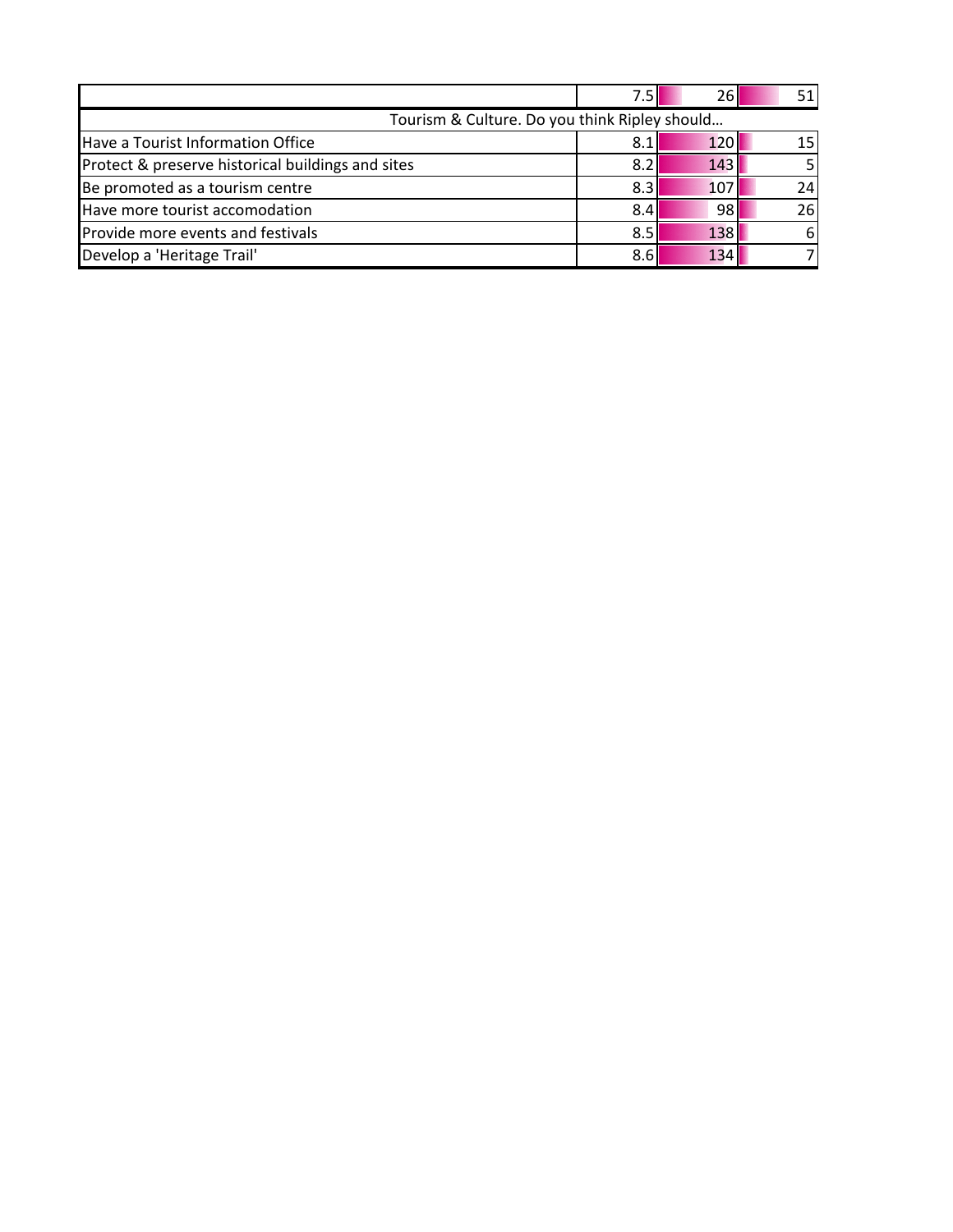| D |                 | <b>NA</b>               |
|---|-----------------|-------------------------|
|   |                 |                         |
|   | 24              | $\overline{\mathbf{c}}$ |
|   | 10              | $\overline{6}$          |
|   | 12              | $\overline{4}$          |
|   | $\overline{17}$ | $\overline{3}$          |
|   | 37              | $\overline{4}$          |
|   | 22              | 4                       |
|   | $\overline{14}$ | 4                       |
|   | 33              | 4                       |
|   | 18              | 4                       |
|   | 24              | $\overline{2}$          |
|   | 51              | $\overline{4}$          |
|   | 24              | $\overline{2}$          |
|   |                 |                         |
|   | 18              | $\frac{1}{2}$           |
|   | 43              |                         |
|   | 54              | $\overline{3}$          |
|   | 34              | $\overline{2}$          |
|   | 48              | $\frac{3}{4}$           |
|   | 55              |                         |
|   | $\overline{12}$ | 4                       |
|   | $\overline{10}$ | $\overline{5}$          |
|   | 22              | $\overline{6}$          |
|   | 42              | 4                       |
|   | $\overline{12}$ | 4                       |
|   | 9               |                         |
|   | $\overline{1}$  | $\overline{1}$          |
|   | 13              | $\frac{2}{2}$           |
|   | 7               | 6                       |
|   | <u>11</u>       | 4                       |
|   | $\overline{30}$ | $\overline{4}$          |
|   | 39              | $\overline{0}$          |
|   |                 |                         |
|   | 18              | $\overline{4}$          |
|   | 14              | 8                       |
|   | 11              |                         |
|   | 10              | $rac{6}{4}$             |
|   | 31<br>20        | 4                       |
|   |                 |                         |
|   | 54              | 4                       |
|   | 51              | 4                       |
|   | 73              | 4                       |
|   | 77              | $\overline{4}$          |

Number of respondants 156